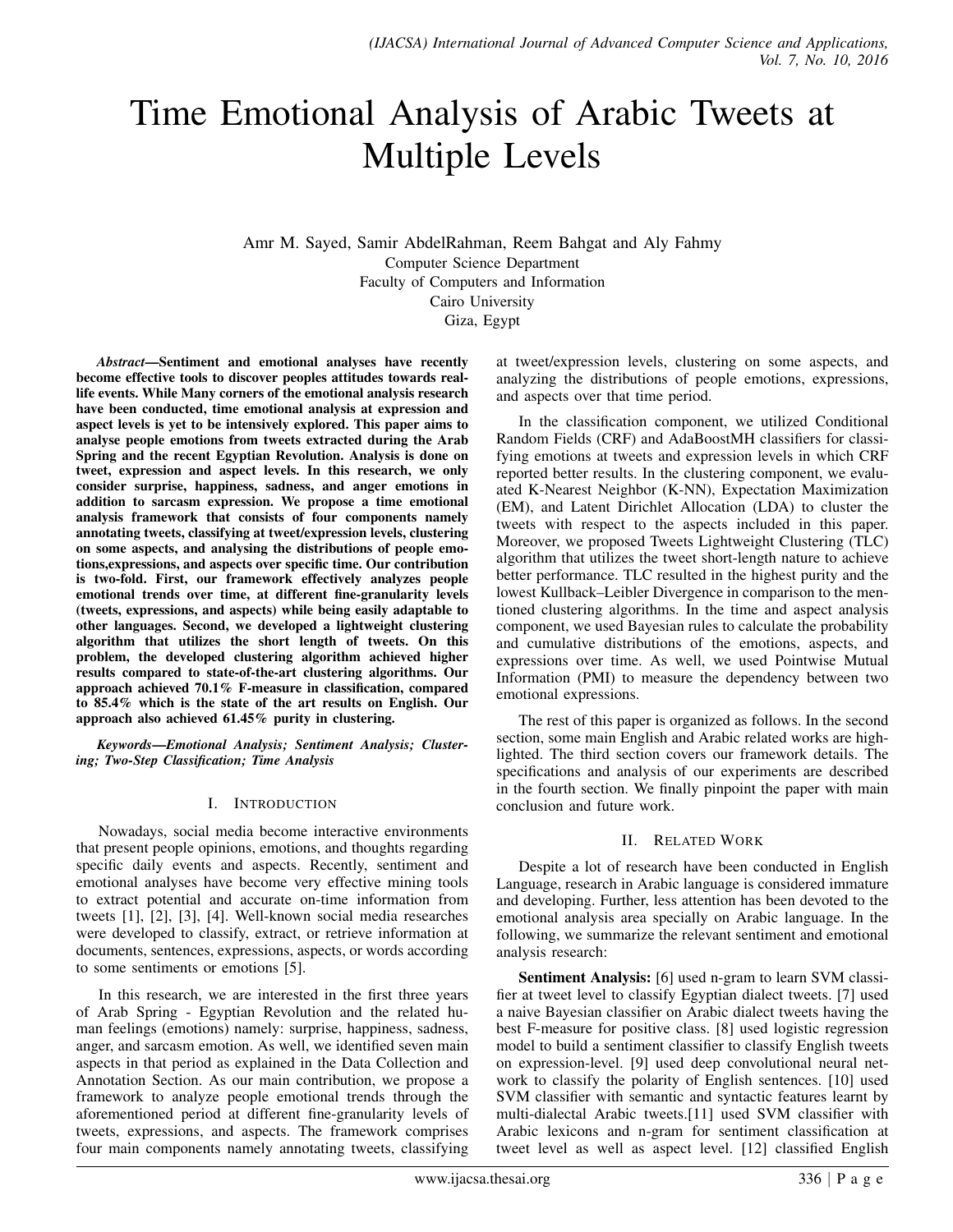brand-related tweets using Dynamic Architecture for Artificial Neural Networks.

Emotional Analysis: [13] used syntactic and lexical features and a Vector Space Model (VSM) to classify limited types of documents into six classes and got the best F-score on the happiness class. also [14] used Naive Bayes, SVM, Hyperpipes and Voting Feature Intervals to classify Arabic poems into four classes. [15] used syntactic feature to train SMO and SVM classifiers to classify Arabic tweets into six classes and got the best F-score on the Fear class. [3] used hash-tags and logistic regression to classify English tweets into five emotions having the best F-measure on the affection class.[16] used SVM and VSM to classify English documents into seven emotions and got the best F-score on fear class.

## III. THE PROPOSED TIME EMOTIONAL ANALYSIS FRAMEWORK

In the following, we present the framework classification and clustering components as three paragraphs discussing the extracted features, techniques, and the related evaluation criteria. The time and aspect analysis component is presented as a set of equations used to study distributions of emotions and expressions overtime per aspect. In the rest of this paper, Arabic text is quoted between double quotes of "" and its English translation is presented between rectangular brackets [ ].

# *A. Data Collection and Annotation*

We used Ekman's set of emotions [17] in classification but with some modifications. We considered anger and disgust as one class and the same for sadness and fear. We have also added the sarcasm class to our set of classes due to the high rate of sarcastic expressions in the collected data. We constructed a lexicon of 563 emotional Arabic words from twitter. We manually classified them into emotional words of happiness (41), surprise (173), sadness (66) and anger (44), sarcasm (16), neutral (103), and multi-emotional (120). Examples of the collected words are: " ñ. Ó" [glad] happi--tgrau] nappi) مبسوط examples of the conected words are. مبسوط<br>[Surprised] ''استغرب'' (someone said] sarcasm, ''ستغرب'' í K .<br>. .<br>.. risome only satelsm, "Earpmoon" [Sappmoon"] يعلون "<br>[Unstuck] "ذكائل" [Unstuck] [Unstuck] [  $\overline{\phantom{a}}$ ֦֧ anger, "نفسى" [I hope] multi-emotional and "نفسى" [I feel]  $\overline{a}$  neutral. We collected Arabic tweets written in Egyptian di-.<br>. .<br>. A  $\overline{a}$ alect over the period January 1 2011 through December 31 2013. Each collected tweet should have at least one of seven keywords (aspects) presenting influential figures or events in this period. The keywords are namely: "ثورة ٢٥ يَنَاير": "this period. The keywords are namely A Ë ֦֦֦֪֪֦֪֦֧ׅ֛֛֪֦֪֪֦֧֧֚֚֚֡֝֝֬֝֬֝֬֝֓֝֬֝֬֝֬֝֬֝֬֝֬֝֬֝֟֟֟֓֝֬֝֓֟֓֝֬֝ ֦֧֦֧֦֧֦֧֦֧֦֧֦֧֦֧֦֧֦֦֦֦֦֦֦֦֦֦֦֦ J ֦֧֦֚֬ ans period: The hoy words dre hankery. "يحيو" (Revolution), "ثورة ٣. يونيو" (Revolution .<br>. .<br>.. י<br>י .  $\overline{\phantom{a}}$  $\overline{\phantom{a}}$ . י<br>י .<br>. برنامج البرنامج " ,[30 June Revolution], "توره ٣. يونيو" ,[Revolution]<br>-[El-Bernameg TV Show], "عبد الفتّاح السيسي" ([Abdel Fatah El ļ  $\overline{a}$  $\overline{\phantom{a}}$  $\frac{1}{2}$ !<br>. سبند الطلاح السيسي [Abdel Talah Li-<br>Sisi], "محسني مبّارك" [Hosni Moubarak], "محسني مبّارك" [Mohamed J . l  $\ddot{\phantom{0}}$ ļ rrosm Modellian,, مصد مرتعي "frosm Modellian,"<br>Morsi] and "ألاخوّان المسلمين" [Muslim Brotherhood]. Tweets were j  $\ddot{\cdot}$ ĺ. l<br>. pulled from twitter search engine. Each tweet contained the user-name, the date, and the associated text. We removed any tweet that contained only URLs and the related replicates (if any). As a result of the previous steps, a corpus of 111,413 tweets was built. Based on the mentioned seven keywords or aspects, we had the related clusters of 6886, 2949, 5736, 11698, 17745, 41075, and 44604 tweets respectively. Of note, we may find a tweet replicated in two or more clusters if it has two or more keywords in common. To build the classification

model, 10,177 tweets were selected randomly from that corpus and all words were normalized. Normalization achieved by removing all non-Arabic characters from the text. These tweets were annotated manually by three specialized linguists and also revised by the authors of the paper. It was made of 608, 1361, 3368, 1056, 1688, 207, 1008 tweets from happiness, sarcasm, surprise, sadness, anger, neutral, and multi-emotional classes respectively. To avoid confusion that might occur during the annotation process among annotators, we used the following criteria: (1) The annotator should not involve his personal feelings towards the matter in concern during the annotation process. (2) To consider a tweet for the annotation, it should contain at least one of the following three items: emotional expression, emotional term (LOL, HHHHH, etc...), and/or emotional symbols ( :), :(, etc...). (3) Any tweet that contains non-Egyptian dialect was discarded. This annotated corpus was used to develop the classification model which was used to automatically annotate the rest of the 111,413 tweets.

The processes of tweets collection and annotations lasted for around six months. Of note, we aim at releasing the data publicly. As well, since our classifier is effective and it was used to annotate unseen data for clustering component in a systematic manner, it will be very effective and doable to annotate any other amount of Egyptian tweets having similar emotions and aspects. Furthermore, the annotation process could be easily extended to include other emotions and aspects.

# *B. Classification Component*

This component aims at enabling the framework to classify the tweet emotions at levels of expressions and tweets.

Classifiers: In the classification component, we used the two-step classification approach adapted from [18]. At the expression level, we built the one-step and the two-step classifiers using Conditional Random Fields and AdaBoostMH baselines for each step. To classify emotions at tweet level, the following criteria were applied: (1) If a tweet has no clue or it has neutral clues only, then it's considered a neutral tweet. (2) If a tweet contains more than one emotional clue from a specific class, it's considered an emotional tweet that holds emotion from that class. (3) If a tweet contains more than one emotional clue from different classes, then it's considered a multi-emotional tweet.

Classification Features: Following [19], we used four types of features groups with adaptation to Arabic language specially Egyptian dialect. For example we used the Egyptian negation words "مَكَانَتْنُ " [not] and [[not] [not] مَتَعَانَتْنُ " [not] and "مَكَانَتْنُ " .<br>.<br>. j are: (1) word features such as the word itself, part-of-speech, prior polarity, strength and a negation checker, (2) modification features that are related to the context in which the word appears to indicate if a word is preceded by adjective, adverb or intensifier and also to indicate if a word modifies or is modified by a subjective clue, (3) tweet features are counters for strong and weak clues in the context in addition to morphological counters, and (4) structure features that consider the tweet structure and the relations among its words extracted from the Stanford parser [20] dependency parse tree.

Evaluation Criteria: In our experiments, 10-fold cross validation criterion was applied. We used three performance measures for the classification evaluation: (1) precision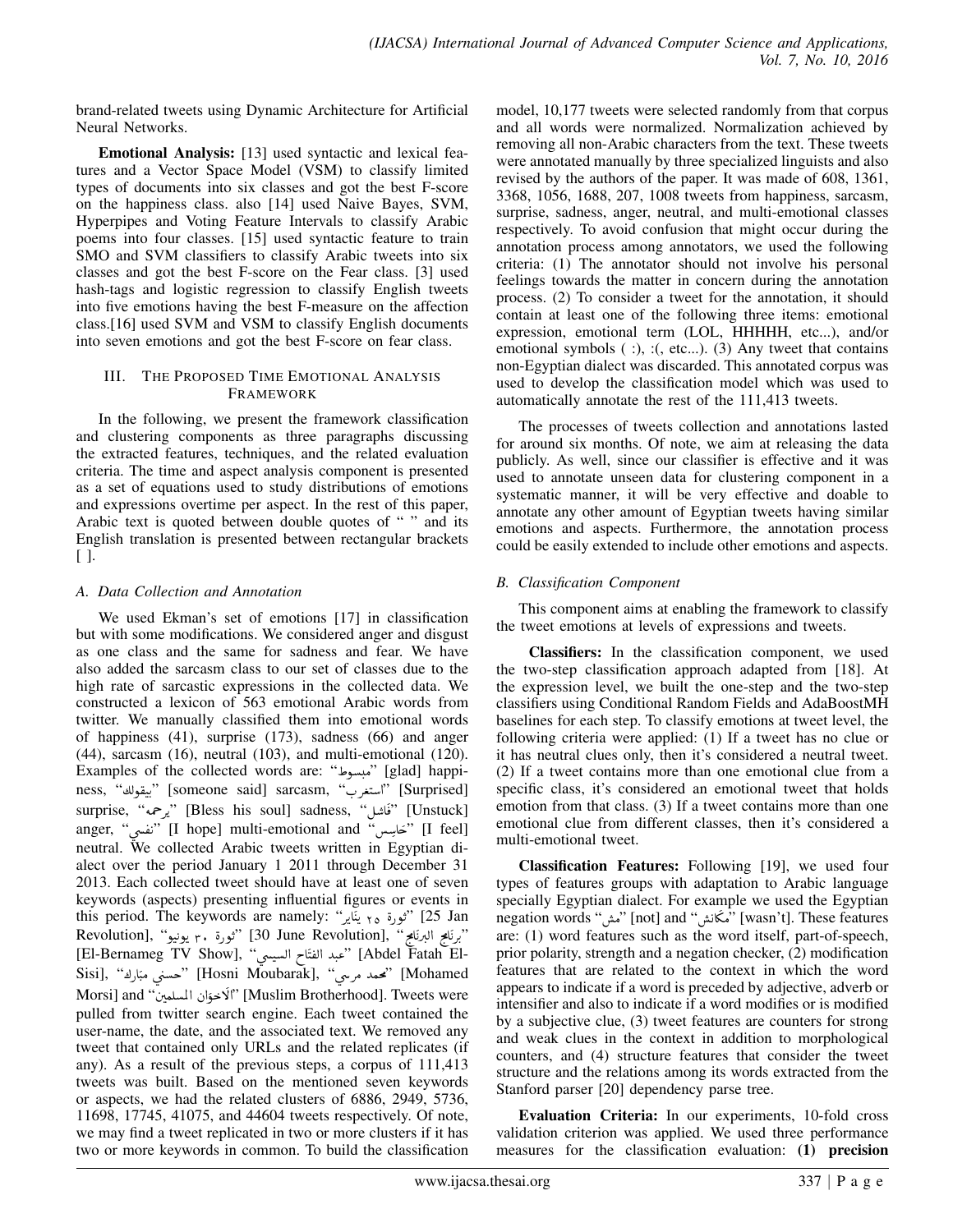that is the percentage of the retrieved emotional clues to the relevant ones, (2) recall that is the percentage of relevant emotional clues to retrieved ones, and (3) F-measure that is a measure of both precision and recall (equation 1).

$$
F-measure = 2.\frac{precision.read}{precision + recall}
$$
 (1)

#### *C. Clustering Component*

This component aims at enabling the framework to partition tens thousands of tweets according to their aspects' similarities. This step is necessary to analyze the aspects' features in the subsequent component.

Clustering Techniques: We evaluated three different clustering algorithms namely *K-Nearest Neighbors (K-NN)* as a baseline, *Expectation Maximization (EM)*, and *Latent Dirichlet Allocation (LDA)*. Our evaluation results showed that: (1) They acquired in general fair results for highly overlapping clusters. (2) The resultant clusters' distributions significantly deviated from the gold standard ones. This clustering performance motivated us to use a sort of bi-gram topic model and we named it *Lightweight Clustering (TLC)* in which each cluster is identified by the most frequent uni/bi-gram and the related subsequent 100 co-occurring uni/bi-grams as bag-ofwords. The algorithm could be summarized as follows. In step 1, we generate uni-gram and bi-gram with their frequencies (we excluded all possible stop words). In step 2, we select top frequent (m) uni/bi-grams to present (m) clusters such that: (1) each gram presents one cluster, (2) all clusters have no grams each gram presents one cluster, (2) all clusters have no grams<br>in common (e.g., "نحبد الفتّاح السيسي" and "أسعين " should not be  $\overline{a}$  assigned to different clusters), and (3) they co-occur together  $\overline{a}$  $\ddot{\phantom{a}}$  $\frac{1}{2}$ ן<br>.  $\overline{a}$ ֦֧֛֜ in  $> 70\%$  of the tweets. In step 3, we assign each of the subsequent 100 grams to one of the (m) clusters as related bag-of-words such that the candidate gram co-occur with the cluster gram in  $> 70\%$  of the tweets. In step 4, we assign each tweet to a cluster where at least one of the tweet's grams appears in the corresponding cluster bag-of-words grams. Of note, a tweet could be assigned to more than one cluster. In all algorithms, we used  $m = 7$  presenting the 7 aspects. In addition, the parameters of our algorithm were selected as the best effective thresholds based on extensive experimentations on this corpus.

Clustering Features: We conducted extensive feature evaluation for each clustering algorithm and the following are the best performing features. In K-NN algorithm, we used only the raw text of a tweet as the bag-of-words feature. For EM algorithm, a feature vector of the binary values was used to present the presence/absence of the most frequent uni-gram, bi-gram, and tri-gram in the tweet. The LDA algorithm uses only one type of features which is a pair of word and its frequency in the given tweet. To overcome this limitation, we combined each two/three words with a delimiter ("-") to present the related bi/tri-gram level in addition to the uni-gram. We used only the most frequent 20 grams as features for EM and LDA algorithms.

Evaluation Criteria: To evaluate the quality of each clustering algorithm, we used the cluster purity that is the

percentage of the most frequent class in that cluster. *Kullback-Leibler Divergence*  $(D_{\text{KL}})$  was used to compare how close the algorithm generated word distribution in the clusters is to that of the gold standard; the lower the KL-divergence is, the closer to that of gold standard one is. KL-divergence uses the following equation to quantify the difference between two probability distributions A and T, where T presents the true distribution (gold standard) of the clustering data and A presents the algorithm approximation of T.

$$
D_{KL}(T||A) = \sum_{i=1}^{n} T_i \cdot \log(\frac{T_i}{A_i})
$$
 (2)

#### *D. Time and Aspect Analysis*

This component is important to show a meaningful analysis on tweets using the classification and clustering components. Analysis on tweets was applied at several levels to generate the most useful and important information. To achieve the component goal, the following equations are used:

• Cumulative probability of emotion (E) given a time interval  $(T)$  (with start  $(s)$  and end  $(t)$ ) and a specific cluster (C):

$$
P(E|C,T) = \sum_{i=s}^{t} P(E|C,i)
$$
 (3)

Probability of emotion  $(E)$  given set of tweets  $(S)$  of specific time (i):

$$
P(E|S_i) = \frac{\text{\# tweets with emotion E in S}}{\text{\# tweets in S}} \tag{4}
$$

Probability of emotional expression (Ex) given tweets of a specific cluster (C):

$$
P(EX|C) = \frac{\text{# tweets with expression Ex in C}}{\text{# tweets in C}} \quad (5)
$$

• Pointwise mutual information (PMI) which measures the dependency between two emotional expressions  $Ex_i$  and  $Ex_j$ :

$$
PMI(Ex_i, Ex_j) = \frac{P(EX_i|Ex_j)}{P(EX_i)}
$$
 (6)

#### IV. EXPERIMENT RESULTS AND ANALYSIS

#### *A. Classification Experiments*

Our experiments were confirmed [18] conclusion that the two-step classifier results were better than those of the one-step one. Table 1-4 list the results of our two-step classifiers. We can see that multi-emotional class has the lowest scores because multi-emotional tweets are rare and not rich in expressions since the maximum length of a tweet is only 140 letters. Sarcasm class achieved the highest scores due to the significant availability of tweets and the clarity of expressions. The presence of some expressions that can be used the same way in sad and angry contexts led to their weak scores. Neutral class achieved poor results due to the use of emotional expressions and emotion symbols by writers in non-emotional contexts.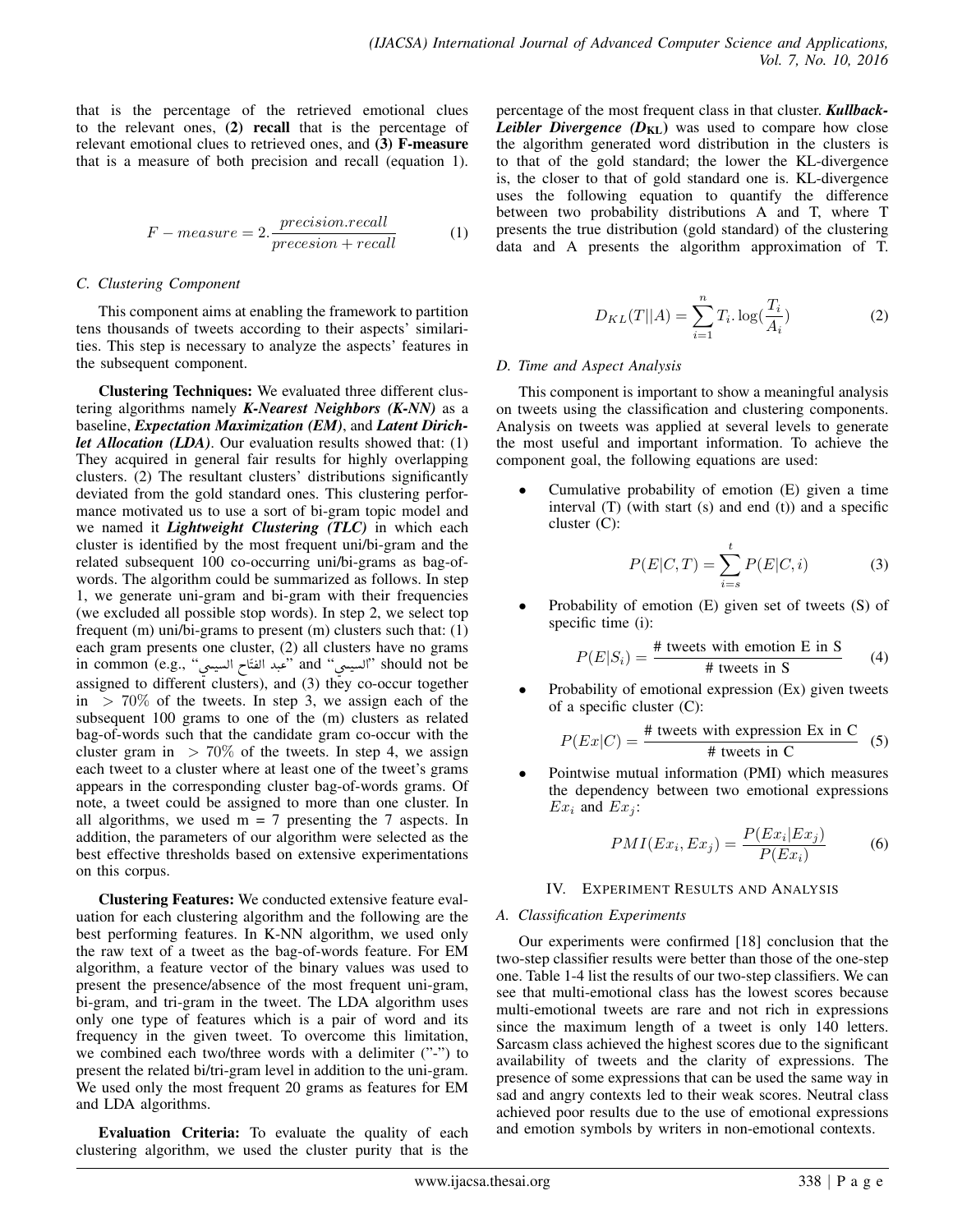| Model          | <b>CRF</b> Classifier |           |           | <b>AdaBoostMH Classifier</b> |          |           |
|----------------|-----------------------|-----------|-----------|------------------------------|----------|-----------|
| <b>Measure</b> | precision             | recall    | F-measure | precision                    | recall   | F-measure |
| Emotional      | $91.3\%$              | 78.3%     | 84.3%     | 89.4%                        | $99.0\%$ | $94.0\%$  |
| Neutral        | 88.1%                 | 46.8%     | $60.9\%$  | $49.5\%$                     | $07.4\%$ | $12.9\%$  |
| <b>Average</b> | 89.70%                | $62.55\%$ | 72.60%    | $69.45\%$                    | 53.20%   | $53.45\%$ |

TABLE I: Two-Step Step(A) Expression-Level Classifiers Results

| Model           | <b>CRF</b> Classifier |              |           | <b>AdaBoostMH</b> Classifier |           |           |  |
|-----------------|-----------------------|--------------|-----------|------------------------------|-----------|-----------|--|
| Measure         | precision             | recall       | F-measure | precision                    | recall    | F-measure |  |
| happiness       | 50.8%                 | 52.1%        | 51.0%     | 43.0%                        | 35.9%     | 38.5%     |  |
| Sarcasm         | 63.5%                 | <b>74.9%</b> | 68.1%     | 58.9%                        | $71.6\%$  | 64.1%     |  |
| Surprise        | $60.7\%$              | 57.4%        | 58.7%     | 58.0%                        | 59.2%     | 58.3%     |  |
| Sadness         | $64.4\%$              | 66.3%        | 64.6%     | $61.4\%$                     | 59.2%     | $60.0\%$  |  |
| Anger           | 61.2%                 | 52.5%        | 56.1%     | 60.3%                        | 49.6%     | 54.1%     |  |
| Multi-emotional | 00.2%                 | $05.8\%$     | 01.0%     | 00.0%                        | $00.0\%$  | $00.0\%$  |  |
| Average         | $50.13\%$             | 51.50%       | 49.92%    | 46.93%                       | $45.92\%$ | 45.83%    |  |

TABLE II: Two-Step Step(B) Expression-Level Classifiers Results

TABLE III: Two-Step Step(A) Tweet-Level CRF Classifier Results

| <b>Measure</b> | <b>Precision</b> | Recall    | <b>F-measure</b> |
|----------------|------------------|-----------|------------------|
| Emotional      | 91.20%           | 84.20%    | 87.50%           |
| <b>Neutral</b> | 27.30%           | 42.20%    | 32.50%           |
| <b>Average</b> | $59.25\%$        | $63.20\%$ | $60.00\%$        |

TABLE IV: Two-Step Step(B) Tweet-Level CRF Classifier Results

| <b>Measure</b>  | <b>Precision</b> | Recall   | <b>F-measure</b> |
|-----------------|------------------|----------|------------------|
| happiness       | 58.1%            | $43.6\%$ | 49.5%            |
| Sarcasm         | 70.0%            | $71.6\%$ | $70.1\%$         |
| Surprise        | 68.4%            | 53.8%    | $60.0\%$         |
| Sadness         | $70.1\%$         | 63.5%    | 66.0%            |
| Anger           | 66.1%            | $45.4\%$ | 53.4%            |
| Multi-emotional | 5.7%             | 31.5%    | 9.3%             |
| <b>Average</b>  | $56.40\%$        | 51.57%   | 51.38%           |

## *B. Clustering Experiments*

Table 5 shows the purities of the clustering algorithms in which the highest values are in bold. Our algorithm, TLC, acquired the best purity on average with only one cluster (30 June Revolution) having the poorest purity. KL-divergence results are 0.043, 0.249, 0.252 and 0.286 for TLC, K-NN, LDA and EM clustering algorithms respectively. TLC showed the nearest distribution of all aspects to the gold standard ones. One may have the following notes. First, LDA acquired the worst purity results since the whole aspects were scattered through the seven clusters and hence there was no clear aspect per each cluster. Second, 30 June Revolution cluster showed the worst cluster purity results because it contained most of other aspects from the other clusters; it is a highly overlapped cluster. Third, although EM obtained higher purity than that of K-NN, it reported the worse KL-divergence since the distribution of all aspects per estimated cluster were not near to those of gold standard one. Finally, TLC resulted in balanced distributions among all main aspects (the most frequent class in the cluster) and that was showed as a good average purity  $(-61\%)$  and the lowest KL-divergence  $(0.043)$ .

# *C. Time and Aspect Analysis*

Analysis model was applied on all aspects. In Figures 1- 7, we show three different views for each aspect: (a) the cumulative probability of each emotion on a specific time interval, (b) the probability of each emotion given each month tweets, and (c) the most frequent used emotional expressions. We can see many peaks in each emotion line presenting significant events that affect people feelings towards the aspect. As examples, we demonstrate the feelings (emotions) among Egyptians through the revolutions of 25 January and 30 June overtime as follows.

The happiness emotion increased with the beginning of the revolution in January 2011 due to the happiness of the Egyptian people of the successful completion of the revolution. It was also a high curve throughout the year and a half until mid-2012 due to the moving-forward steps of the revolution towards its goals, e.g. the handover of power, the parliamentary elections and the presidency, and the handover of power to the first elected president.The surprise emotion seemed clear in February and March due to the unexpected action of Mubarak when he delivered the power and that the revolution succeeded in its first step. Surprise was also featured in the month of July 2011 because some people attributed the revolution for themselves. The sadness emotion was evident in October 2011 due to the slowdown in achieving the goals of the revolution. The anger emotion appeared clearly in February 2011 because of the violence and the killings of protesters during the revolt against the regime.

A high bending of the happiness emotion began in June 2013 due to the rapid success of the revolution and then began to decline, and increased again in September 2013 because of the happiness of the Egyptians for their ability to maintain the revolution and the beginning of the moving-forward steps towards the revolution goals. The levels of the surprise emotion were not high due to the absence of unexpected events. The grief emotion showed high levels in August 2013 because of the coming together of the people and the emergence of the post-revolution demanding the return of the former regime groups. Anger surfaced at the end of 2013 in sync with the joy due to the conflict situation in Egypt.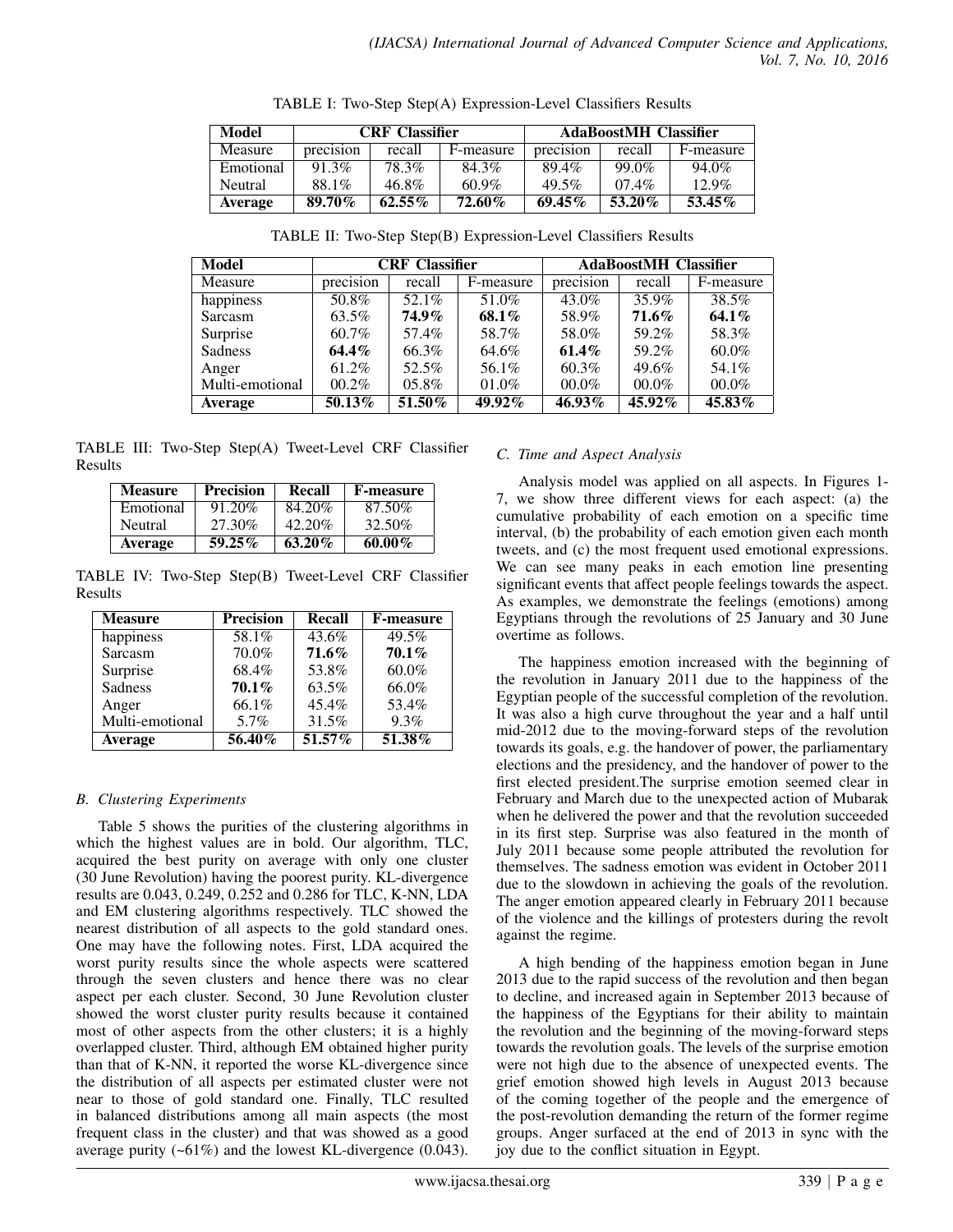| <b>Cluster</b>        | <b>KNN</b> | EМ        | <b>LDA</b> | LDA       | <b>LDA</b> | TLC       |
|-----------------------|------------|-----------|------------|-----------|------------|-----------|
|                       |            |           | uni-gram   | bi-gram   | tri-gram   |           |
| 25 Jan Revolution     | $01.59\%$  | 14.62%    | 01.03%     | 06.96%    | 04.63%     | $71.98\%$ |
| 30 Jun Revolution     | 00.43%     | $00.08\%$ | 02.13%     | $12.04\%$ | $03.75\%$  | $06.71\%$ |
| El-Bernameg TV Show   | 08.87%     | $06.03\%$ | 18.82%     | 01.12%    | 08.32%     | 68.98%    |
| Abdel Fatah El-Sisi   | 13.60%     | $95.70\%$ | 18.78%     | $07.49\%$ | $07.62\%$  | 66.15%    |
| Hosni Moubarak        | 11.24%     | $99.87\%$ | 31.66%     | 20.45%    | 12.49%     | 69.62%    |
| Mohamed Morsi         | 84.33%     | 84.79%    | 53.06%     | 40.68%    | 31.76%     | 69.59%    |
| Muslim Brotherhood    | 36.23%     | 83.33%    | 63.41\%    | 35.92%    | 35.18%     | 77.10%    |
| <b>Average Purity</b> | 22.47%     | 54.83%    | 26.98%     | 17.81%    | $14.82\%$  | $61.45\%$ |

TABLE V: 7-Cluster Clustering Results



Fig. 1. 25 Jan Revolution



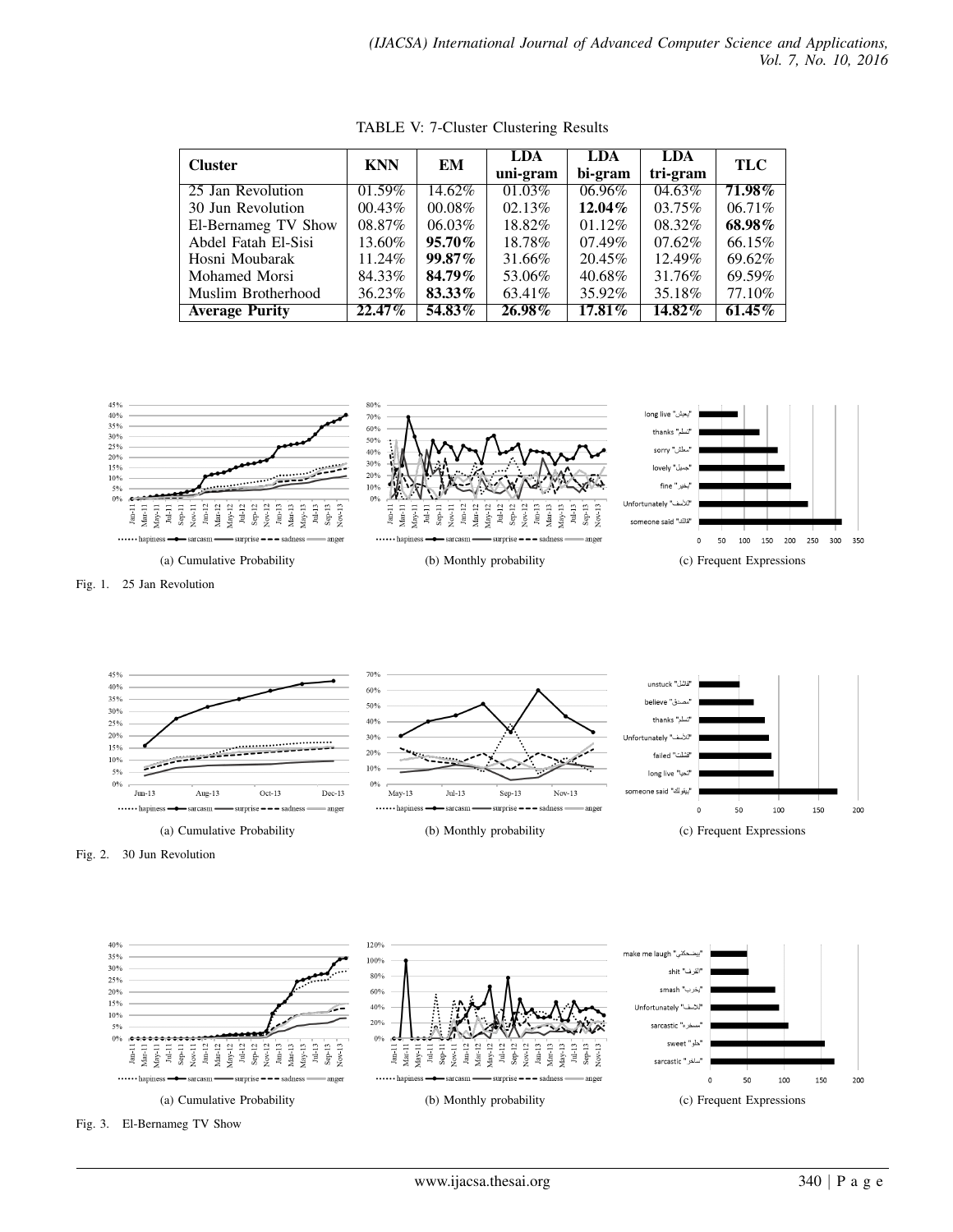